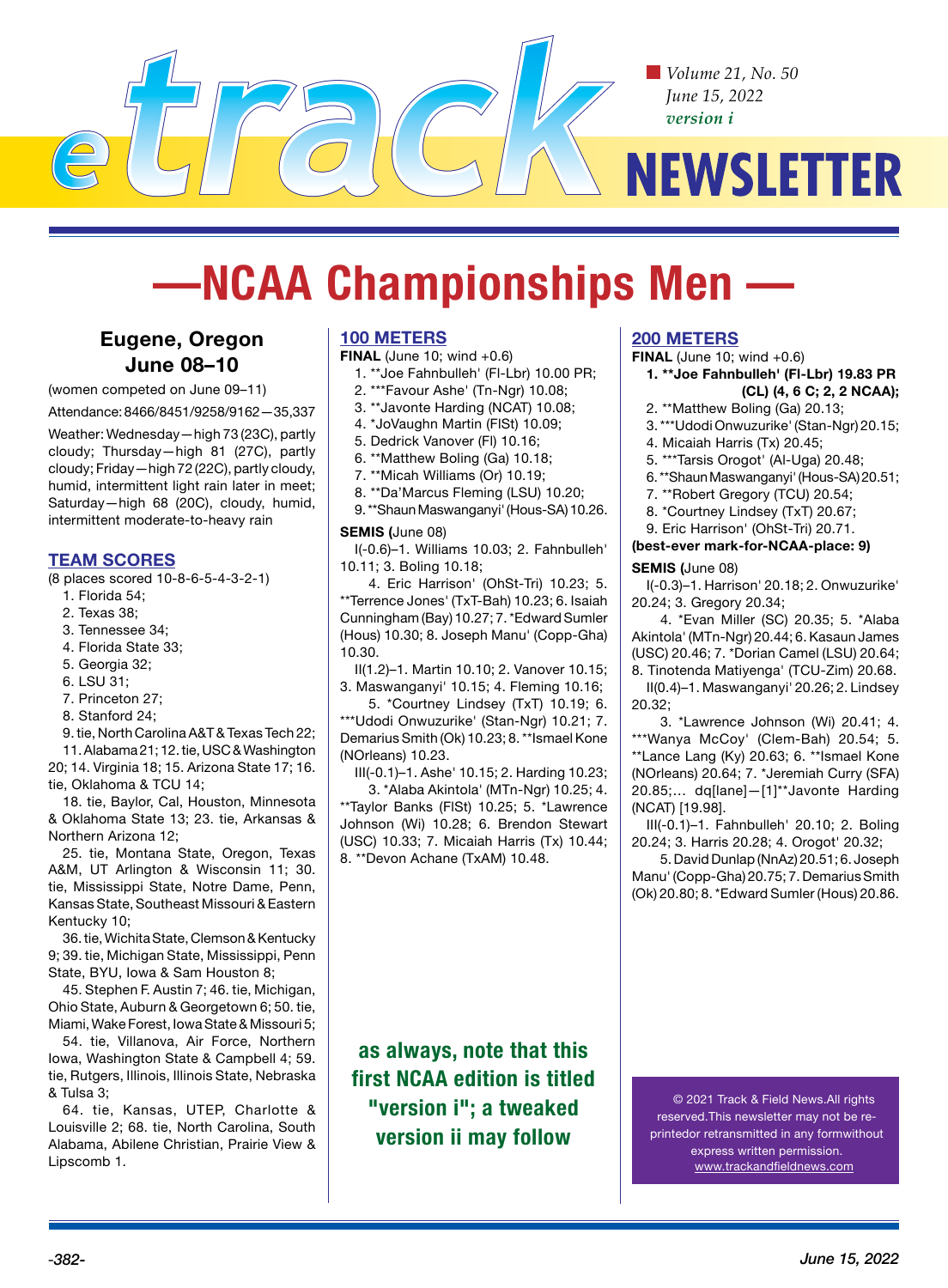## **400 METERS**

#### **FINAL** (June 10)

#### **1. \*Randolph Ross (NCAT) 44.13 (CL) (x, =9 C; x, =6 NCAA)**

(21.0, 10.9 [31.9], 11.2) (21.0/22.1)

- 2. \*Champion Allison (Fl) 44.41;
- 3. \*Elija Godwin (Ga) 44.50 PR;
- 4. \*Jonathan Jones' (Tx-Bar) 44.93;
- 5. \*\*Ryan Willie (Fl) 45.00 PR;
- 6. \*\*Richard Kuykendoll (Ok) 45.73;
- 7. \*\*Jevaughn Powell' (UTEP-Jam) 45.81;
- 8. Tyler Johnson (OhSt) 45.83;

… dnc—\*\*\*Emmanuel Bamidele (TxAM).

#### **SEMIS** (June 08)

I–1. Jones' 44.97; 2. Willie 45.47; 3. Johnson 45.58;

4. \*Jacory Patterson (Fl) 45.78; 5. \*Willington Wright (Tx) 45.93; 6. \*Brian Faust (Ky) 46.08; 7. \*\*Johnnie Blockburger (USC) 46.36; 8. \*Jovahn Williamson (NM) 46.44.

II–1. Allison 44.29 PR; 2. Ross 44.43; 3. Powell' 45.47; 4. Bamidele' 45.53;

5. \*Ismail Turner (UCLA) 45.71; 6. \*Cameron Reynolds (UCLA) 45.95; 7. \*\*\*Steven McElroy (Cinc) 46.30; 8. Michael Phillippy (Prin) 46.37.

III–1. Godwin 45.47; 2. Kuykendoll 45.59; 3. Dwight St. Hillaire' (Ky) 45.65; 4. \*\*Khaleb McRae (Al) 45.82; 5. \*\*Brian Herron (Tx) 46.18; 6. \*\*\*Justin Robinson (AzSt) 46.23; 7. \*\*Dubem Amene' (Mi-Ngr) 46.68; 8. \*Gamali Felix' (AzSt-Grn) 47.67.

# **800 METERS**

**FINAL** (June 10)

**1. Moad Zahafi' (TxT-Mor) 1:44.49 (x, 7 C)**  (51.15/53.34);

2. \*Navasky Anderson' (MsSt-Jam) 1:45.02 PR

(51.38/53.64);

#### **3. \*\*Brandon Miller (TxAM) 1:45.09 (AmCL)**

(50.90/54.19);

4. \*Jason Gomez (IaSt) 1:46.34 PR (52.29/54.05);

5. \*\*Sean Dolan (Vill) 1:46.38 PR (51.49/54.89);

- 6. \*\*\*Dayton Carlson (AzSt) 1:46.72 PR (52.05/54.67);
- 7. \*\*\*Samuel Rodman (Prin) 1:46.96 PR (51.32/55.64);
- 8. Jonathan Schwind (Lips) 1:47.12 (51.83/55.29);
- 9. \*\*Yusuf Bizimana' (Tx-GB) 1:47.17 (51.61/55.56).

# **(best-ever mark-for-NCAA-place: 9)**

**SEMIS** (June 08)

I–1. Gomez 1:47.02; 2. Bizimana' 1:47.45;

3. \*Clayborn Pender (Ga) 1:47.71; 4. Ayman Zahafi' (Mia-Mor) 1:47.92; 5. \*\*\*Miles Brown (Mi) 1:47.99; 6. \*Christopher Conrad (Mo) 1:48.56; 7. \*Aman Thornton (Clem) 1:49.57;… dnf—\*Cebastian Gentil (IaSt).

II–1. Zahafi' 1:46.66; 2. Dolan 1:46.96; 3. Carlson 1:47.45;

4. \*Baylor Franklin (Ms) 1:47.81; 5. Tim Zepf (NDm) 1:47.88; 6. \*Collin Ebling (Duq) 1:48.02; 7. \*\*Luis Peralta' (Or-PR) 1:50.02; 8. Sam Van Dorpe (USC) 1:52.45.

III–1. Anderson' 1:45.94;

#### **2. Miller 1:46.00 (AmCL);**

3. Schwind 1:46.40; 4. Rodman 1:47.30;

5. \*\*Lorenz Herrmann' (Id-Ger) 1:47.49; 6. \*\*\*Sebastian Fernandez (BYU) 1:47.66; 7. Samuel Voelz (NDm) 1:48.47; 8. \*\*Abdullahi Hassan' (Wi-Can) 1:48.49.

## **1500 METERS**

**FINAL** (June 10) 1. \*\*Joe Waskom (Wa) 3:45.58 (45.76, 67.51 [1:53.27], 59.06 [2:52.33], 53.25) (53.25, 1:52.31, 2:59.82); 2. \*Mario García Romo' (Ms-Spa) 3:45.69 (53.47, 1:53.10, 3:00.33);

3. Sam Ellis (Prin) 3:45.82

(53.36, 1:53.01, 3:00.06);

4. \*Thomas Vanoppen' (WF-Bel) 3:46.03 (53.25, 1:52.93, 3:00.49);

5. \*\*Luke Houser (Wa) 3:46.13

(54.08, 1:53.01, 3:00.57);

6. Jonathan Davis (Il) 3:46.15

(53.99, 1:53.58, 3:00.77);

7. \*\*\*Nathan Green (Wa) 3:46.26

(53.92, 1:52.98, 3:00.25);

8. \*\*\*Adam Spencer' (Wi-Aus) 3:46.28 (53.76, 1:53.46, 3:00.91);

9. \*John Petruno (MiSt) 3:46.56

(54.01, 1:53.60, 3:00.69);

10. \*Isaac Basten (Drake) 3:46.67 (54.42, 1:53.22, 3:00.68);

11. George Kusche' (NnAz-SA) 3:47.20

(54.57, 1:54.25, 3:01.65);

12. \*\*Ryan Schoppe (OkSt) 3:47.68 (54.93, 1:54.10, 3:01.44).

**SEMIS** (June 08)

I–1. Davis 3:37.39;

**2. Green 3:37.46 (3, 4 AJ);** 

3. Ellis 3:37.60; 4. Vanoppen' 3:37.65; 5. Spencer' 3:37.81; 6. Schoppe 3:37.94;

7. AJ Ernst (Prov) 3:41.04; 8. \*Cathal Doyle' (Port-Ire) 3:42.56; 9. \*\*Elliott Cook (Or) 3:44.47; 10. Sean Peterson (Young) 3:47.07; 11. Nick Dahl (Duke) 3:48.14;… dnf—\*\*\*Anass Essayi (SC).

II–1. Garcia Romo' 3:39.32; 2. Waskom 3:39.45; 3. Basten 3:39.45; 4. Houser 3:39.60; 5. Petruno 3:39.64; 6. Kusche' 3:39.67;

7. Nehemia Too' (IaSt-Ken) 3:40.01; 8. \*Nathan Henderson (Syr) 3:40.06; 9. Jacob Brueckman (CoSt) 3:40.82; 10. \*\*Rhys Hammond (Corn) 3:41.36; 11. \*Jesse Hunt' (NC-Aus) 3:42.28; 12. \*\*Eliud Kipsang' (Al-Ken) 3:43.30.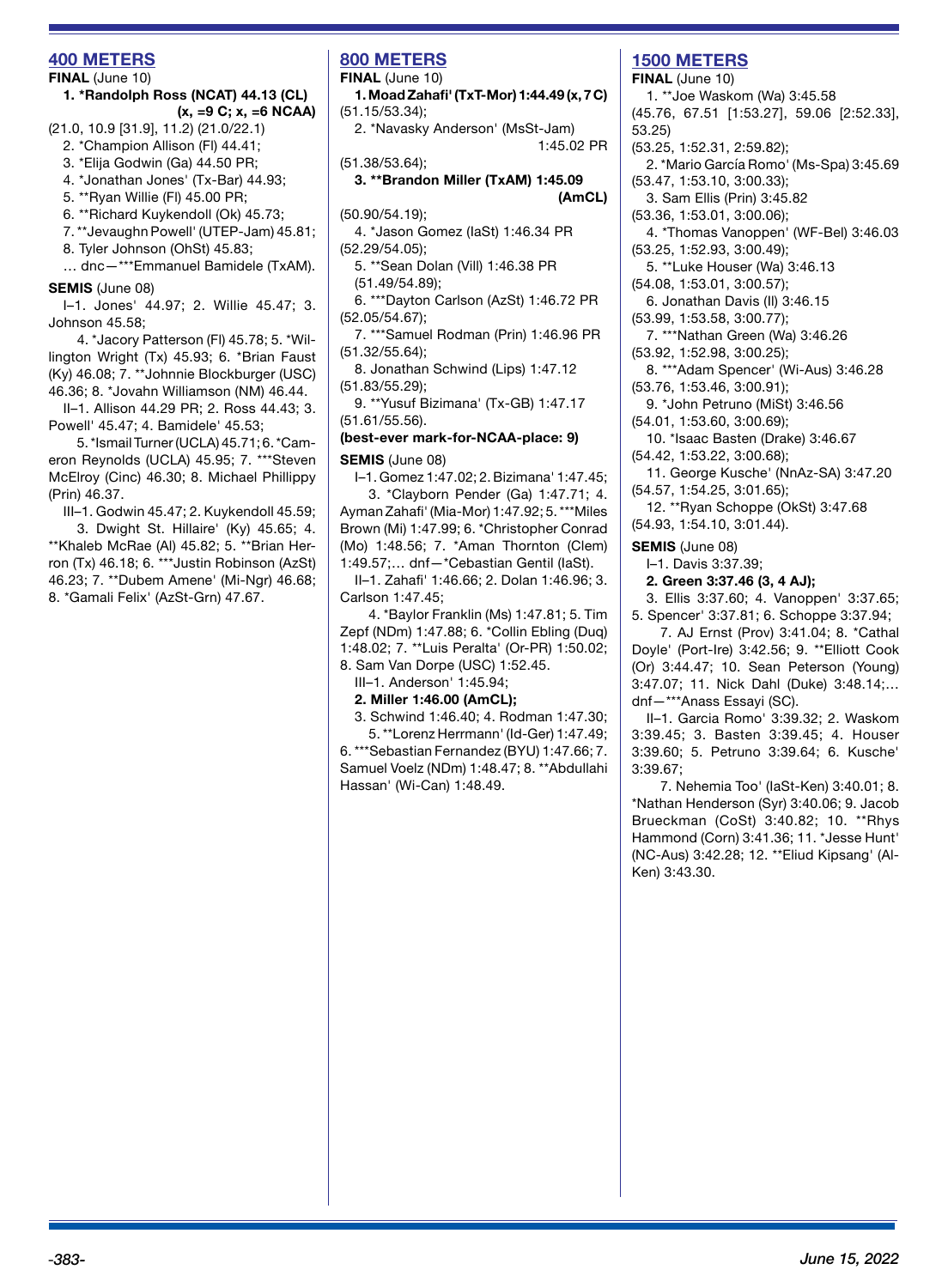## **STEEPLE**

**FINAL** (June 10) **1. \*Ahmed Jaziri' (EnKy-Tun) 8:18.70 PR (CL) (2, 6 C; 2, 4 NCAA)** (60.04, 2:04.64, 3:10.64, 4:17.78); **2. \*Duncan Hamilton (MtSt) 8:18.88 (8:18.878) AmCR (old AmCR 8:19.14 Donn Cabral [Prin] '12) (3, 7 C; 3, 5 NCAA)** (60.35, 2:04.99, 3:11.70, 4:19.37); **3. \*\*Parker Stokes (Gtn) 8:18.88 (8:18.880) =AmCR (=AmCR Hamilton '22) (=3, =5 C)** (60.09, 2:04.40, 3:10.94, 4:18.11); **4. Ryan Smeeton' (OkSt-Can) 8:20.06 PR (9, x C; 8, 10 NCAA)** (60.44, 2:05.45, 3:12.71, 4:19.85); **5. Ed Trippas' (Prin-Aus) 8:20.29 PR (10, x C)** (61.15, 2:06.02, 3:12.66, 4:20.40); **6. \*\*Kenneth Rooks (BYU) 8:22.56 PR (7, x AmC)**  (63.43, 2:08.36, 3:14.36, 4:21.34); 7. Alec Basten (Mn) 8:23.86 PR (64.98, 2:09.46, 3:16.13, 4:23.42); 8. \*Matthew Wilkinson (Mn) 8:25.03 PR (61.43, 2:08.99, 3:16.32, 4:23.48); 9. \*\*Levi Taylor (MtSt) 8:33.37; 10. \*\*\*Estanis Ruiz' (LMU-Spa) 8:36.02; 11. Colton Johnsen (WaSt) 8:37.38; 12. Bennett Pascoe (ArSt) 9:02.51. **(best-ever mark-for-NCAA-place: 2–9, 11) SEMIS (June 08) I–1. Rooks 8:24.88 (AmCL);** 

2. Stokes 8:26.04; 3. Jaziri' 8:26.27; 4. Smeeton' 8:26.64; 5. Ruiz' 8:29.12; 6. Taylor 8:30.20; 7. Johnsen 8:31.64;

8. Ben Fleming (VaT) 8:37.79; 9. Alexander Korczynski (NEn) 8:43.00; 10. \*\*Carson Williams (Furm) 8:44.27; 11. Garrett Marsing (BYU) 8:45.71; 12. Christian Hubaker (Mi) 8:48.91.

#### **II–1. Hamilton 8:23.13(CL) (6, x AmC);**

2. Trippas' 8:29.86; 3. Basten 8:30.01; 4. Wilkinson 8:30.52; 5. Pascoe 8:34.93;

6. \*\*\*Yasin Sado (Va) 8:41.63; 7. \*\*\*Adam Bunker (UtV) 8:44.67; 8. \*\*\*Ahmed Kadri' (EnKy-Tun) 8:45.69; 9. \*Benjamin Nibbelink (VaT) 8:46.25; 10. \*\*\*Bryce Lentz (AF) 8:52.33; 11. \*Tom Seitzer (NDm) 8:54.43; 12. Ben Garner (Samf) 8:55.49.

# **5000 METERS**

**RESULTS** (June 10) 1. Olin Hacker (Wi) 13:27.73 (30.52, 68.16 [1:38.68], 68.40 [2:47.08], 67.67 [3:54.75], 66.45 [5:01.20], 65.90 [6:07.10], 66.63 [7:13.73], 66.67 [8:20.40], 62.96 [9:23.36], 63.05 [10:26.41], 65.39 [11:31.80], 61.31 [12:33.11], 54.62) (54.62, 1:55.93, 4:04.37);

2. Morgan Beadlescomb (MiSt) 13:28.38 (55.35, 1:56.38, 4:05.67);

3. \*\*Nico Young (NnAz) 13:28.62 (55.28, 1:56.91, 4:06.37);

4. \*\*Ky Robinson' (Stan-Aus) 13:30.23 (56.44, 1:58.03, 4:06.94);

- 5. \*Sam Gilman (AF) 13:30.82 PR (57.79, 1:59.30, 4:07.81);
- 7. \*Brian Fay' (Wa-Ire) 13:31.39

(55.41, 1:58.71, 4:07.44);

8. Alex Ostberg (NC) 13:31.60 PR (56.73, 1:59.18, 4:07.87);

9. \*\*Cole Sprout (Stan) 13:32.53;

10. \*\*Casey Clinger (BYU) 13:33.20;

11. \*Zach Facioni' (WF-Aus) 13:33.46;

- 12. \*\*\*Acer Iverson (Harv) 13:34.01;
- 13. Aaron Bienenfeld' (Or-Ger) 13:34.36;

14. Ahmed Muhumed' (FlSt-Som) 13:36.40;

- 15. Amon Kemboi' (Ar-Ken) 13:37.13;
- 16. Adriaan Wildschutt' (FlSt-SA) 13:37.60;
- 17. \*Dylan Jacobs (NDm) 13:39.21;
- 18. \*\*Vincent Mauri (AzSt) 13:45.54;
- 19. Athanas Kioko' (Campb-Ken) 13:47.61;
- 20. Eric Van Der Els (Ct) 13:48.37;
- 21. Ryan Ford (IaSt) 13:50.03;
- 22. \*Matthew Pereira (Harv) 13:53.09;
- 23. \*\*Cole Bullock (Ms) 13:55.07;
- 24. Dan Schaffer (Bing) 14:00.95.

#### **10,000 METERS RESULTS** (June 08)

1. \*Dylan Jacobs (NDm) 28:12.32 (68.00, 69.05 [2:17.05], 68.05 [3:25.10], 69.37 [4:34.47], 68.40 [5:42.87], 66.42 [6:49.29], 68.57 [7:57.86], 70.31 [9:08.17], 68.90 [10:17.07], 67.23 [11:24.30], 69.02 [12:33.32], 69.35 [13:42.67], 67.40 [14:50.07], 68.21 [15:58.28], 69.91 [17:08.19], 68.01 [18:16.20], 68.74 [19:24.94], 67.76 [20:32.70], 67.89 [21:40.59], 70.46 [22:51.05], 69.51 [24:00.56], 67.74 [25:08.30], 66.40 [26:14.70], 62.18 [27:16.88], 55.44) (14:16.4/13:55.9) (55.44, 1:57.62, 3:04.02, 4:11.76); 2. \*\*Alex Maier (OkSt) 28:12.68 (55.50, 1:57.62, 3:03.83, 4:11.53); 3. \*Abdihamid Nur (NnAz) 28:14.51 (57.76, 1:59.86, 3:06.30, 4:14.04); 4. \*\*Cole Sprout (Stan) 28:14.89 (56.87, 1:59.14, 3:05.80, 4:13.97); 5. Athanas Kioko' (Campb-Ken) 28:17.17 (59.73, 2:01.77, 3:08.43, 4:16.98); 6. \*\*Charles Hicks' (Stan-GB) 28:17.88 (59.60, 2:02.65, 3:09.31, 4:17.12); 7. Adriaan Wildschutt' (FlSt-SA) 28:18.28 (60.62, 2:03.40, 3:09.89, 4:17.97); 8. Aaron Bienenfeld' (Or-Ger) 28:19.05 (59.77, 2:03.69, 3:10.08, 4:18.53); 9. \*Barry Keane' (Butler-Ire) 28:19.94; 10. Amon Kemboi' (Ar-Ken) 28:21.64; 11. \*Brandon Garnica (BYU) 28:21.81; 12. \*\*Casey Clinger (BYU) 28:22.99; 13. \*\*\*Acer Iverson (Harv) 28:23.29; 14. \*\*Patrick Kiprop' (Ar-Ken) 28:26.25; 15. \*James Mwaura (Gonz) 28:29.58; 16. \*Matthew Carmody (NDm) 28:34.28; 17. Kieran Lumb' (Wa-Can) 28:36.31; 18. \*Matthew Pereira (Harv) 28:43.95; 19. \*\*Haftu Strintzos' (Vill-Aus) 28:47.35; 20. \*Fearghal Curtin' (ChSn-Ire) 28:52.40; 21. \*\*Joshua Methner (NDm) 28:57.31; 22. \*\*Bob Liking (Wi) 29:02.46;

- 23. \*\*\*Victor Kiprop' (Al-Ken) 29:05.83;
- 24. Andrew Alexander' (NDm-Can)

29:09.02.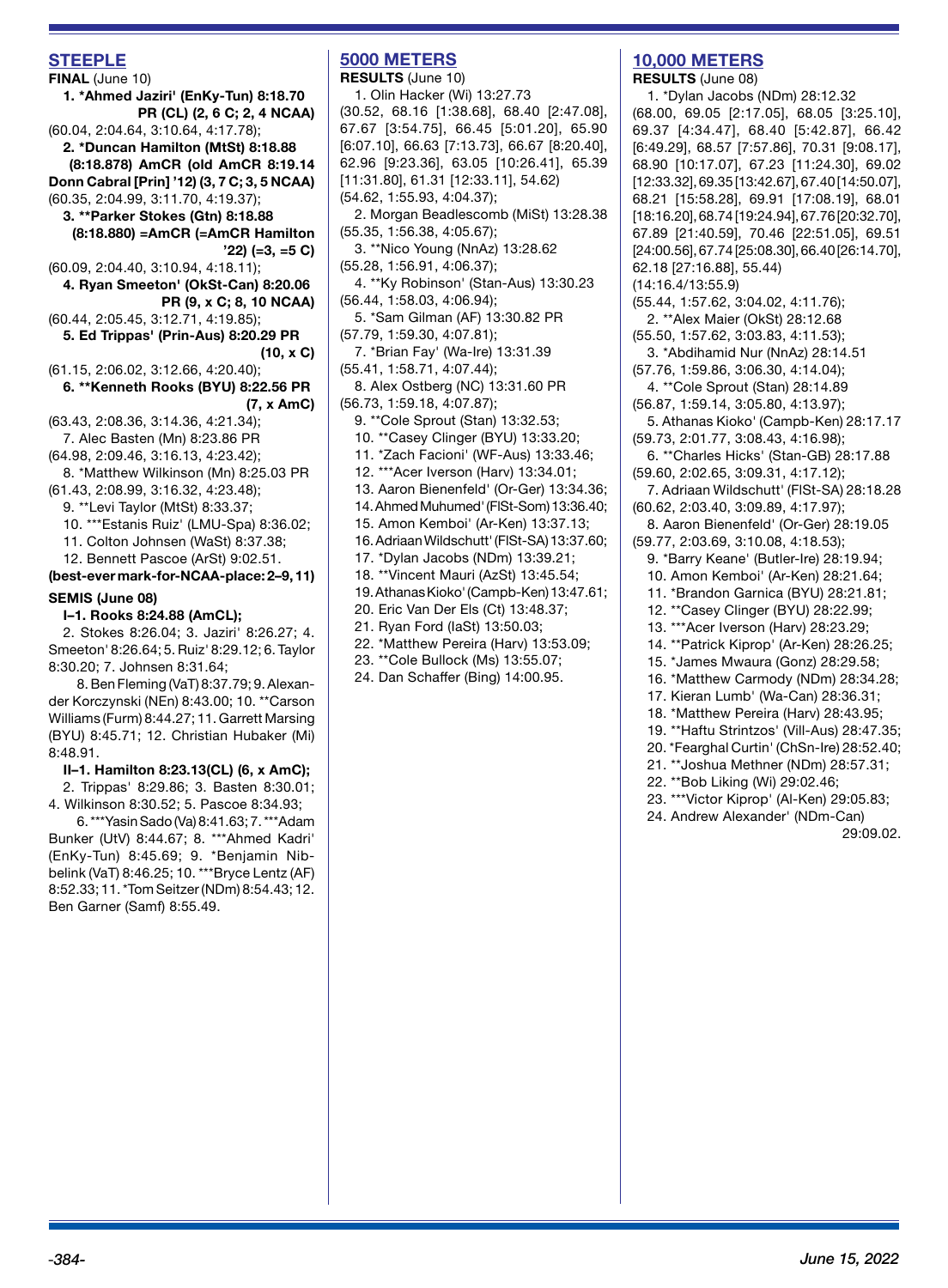#### **110 HURDLES**

**FINAL** (June 10; wind 0.0) **1. Trey Cunningham (FlSt) 13.00 PR (WL, AL, CL) (=14, x A; =2, =2 C; 3, 3 NCAA); 2. Eric Edwards (LSU) 13.15 PR(5, x C; 4, 5 NCAA);**

3. \*Joshua Zeller' (Mi-GB) 13.26 (11, x NCAA);

4. \*Giano Roberts (Clem) 13.45;

5. Lafranz Campbell' (Clem-Jam) 13.45 PR;

6. Kentre Patterson (OhSt) 13.46;

7. \*\*Justin Leaston (UNCC) 13.50;

8. Omotade Ojora' (USC-GB) 13.58;

9. \*\*Jaheem Hayles' (Syr-Jam) 13.73.

**(best-ever mark-for-NCAA-place: 1–3, =4, 5–7, 9)** **SEMIS** (June 08)

I(-0.2)–1. Hayles' 13.44; 2. Zeller' 13.45; 3. Ojora' 13.48; 4. Roberts 13.54;

5. Rasheem Brown' (NCAT-Cay) 13.58 (=*fastest non-Q ever*); 6. \*\*\*Johnny Brackins (Bay) 13.76; 7. \*\*\*Elijah Morris (Bay) 13.77; 8. \*Gratt Reed (Ia) 14.02.

II(0.4)–1. Edwards 13.33; 2. Leaston 13.46; 3. Patterson 13.51;

4. \*Tre'Bien Gilbert (Ar) 13.55 (*fastest non-Q ever*); 5. \*Josh Brockman (NCSt) 13.61; 6. \*\*Darius Luff (Nb) 13.74; 7. Quivell Jordan-Bacot (Hous) 13.75; 8. \*\*De'Vion Wilson (Hous) 14.53.

**III(0.4)–1. Cunningham 13.21 (=5, =7 NCAA);** 

2. Campbell' 13.48; 3. \*Joel Bengtsson' (UTA-Swe) 13.65;

4. \*Devon Brooks (Clem) 13.68; 5. \*Bashiru Abdullahi' (UTSA-Ngr) 13.69; 6. Josh Braverman (Ia) 13.72; 7. \*Cameron Murray (NCSt) 13.85; 8. \*Matthew Lewis-Banks (Ar) 14.09.

## **400 HURDLES**

**FINAL** (June 10)

- 1. \*\*Sean Burrell (LSU) 48.70;
- 2. Malik Metivier' (TxT-Can) 49.13;
- 3. Isaiah Levingston (Ok) 49.20;
- 4. \*\*\*Nathaniel Ezekiel' (Bay-Ngr) 49.24;
- 5. Quivell Jordan-Bacot (Hous) 49.52;
- 6. Drake Schneider (MtSt) 49.75;
- 7. Colten Yardley (BYU) 50.10;
- 8. \*James Smith (TxAM) 50.19;

9. Rivaldo Leacock' (NM-Bar) 50.84.

#### **SEMIS** (June 08)

I–1. Levingston 49.52; 2. Yardley 49.82; 3. Leacock' 49.86;

4. \*\*Caleb Cavanaugh (Ga) 49.99; 5. \*William Spencer (SC) 50.27; 6. \*\*Bryce Anthony (David) 50.61; 7. Justin Young (Army) 50.94; 8. Charles Brockman (Tx) 56.42.

II–1. Burrell 49.19; 2. Ezekiel' 49.44; 3. Jordan-Bacot 49.52;

4. \*Julien Gillum (Ia) 50.84; 5. Moitalel Mpoke' (TxAM-Ken) 51.58; 6. \*\*Rasheeme Griffith' (Tn-Bar) 51.93; 7. Kenroy Williams' (Ky-Jam) 54.74;… dq—\*Caleb Dean (Md).

III–1. Metivier' 48.89; 2. Schneider 49.08; 3. Smith 49.38;

4. \*\*Corde Long (Al) 49.98; 5. \*Cass Elliott (Wa) 50.50; 6. \*Aveon Reid (NCAT) 52.02; 7. \*Jameson Woodell (Rut) 52.79;… dnc—Cory Poole (NCAT).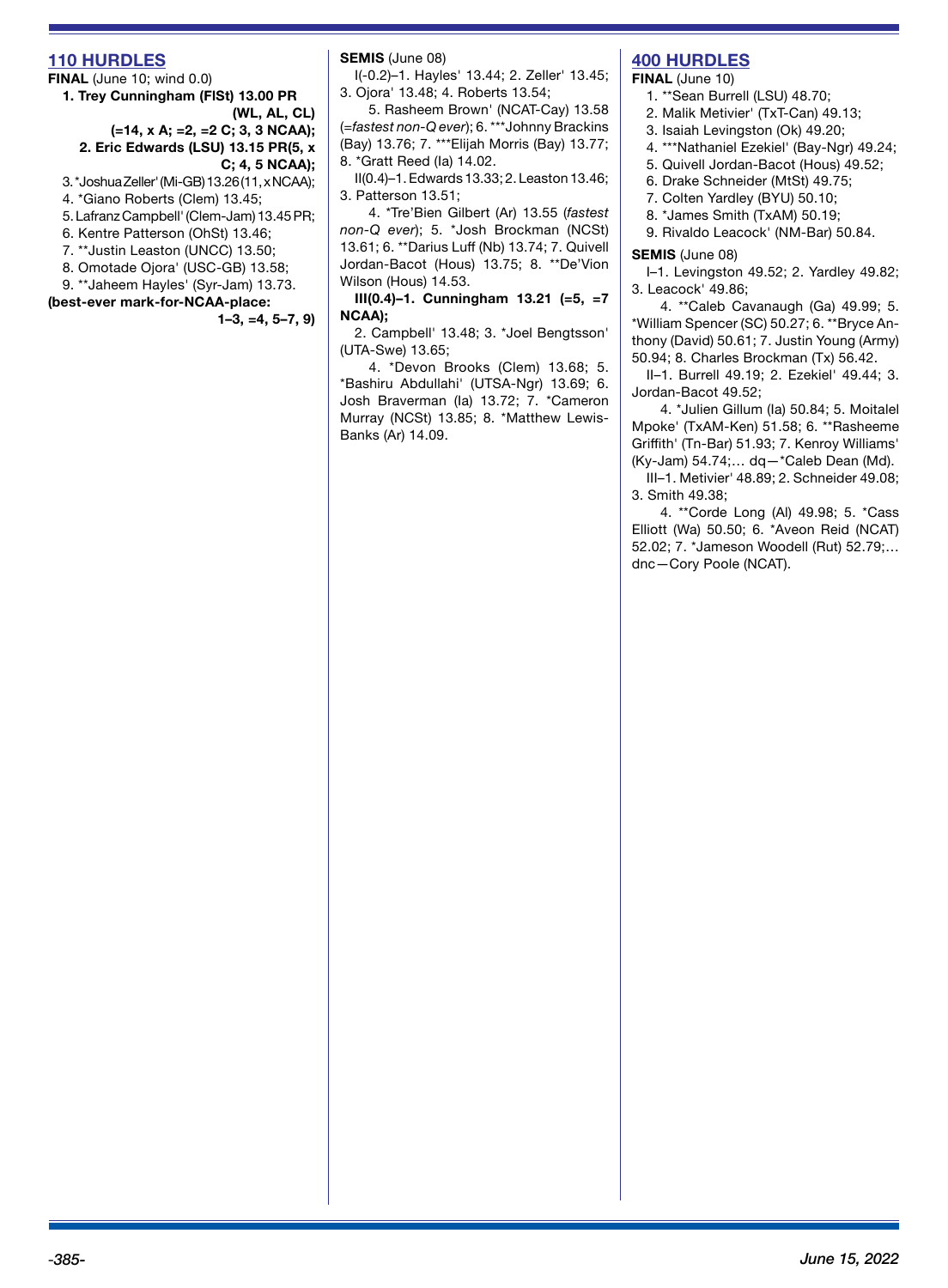## **4 x 100**

**FINAL** (June 10) 1. USC 38.49

(Kasaun James, Brendon Stewart, Ashton Allen, Johnnie Blockburger);

2. Florida 38.52 (Dedrick Vanover, Tyler Davis, PJ Austin, Joseph Fahnbulleh');

3. Houston 38.64

(Jordan Booker, Dylan Brown, Edward Sumer, Shaun Maswanganyi');

4. Tennessee 38.83

(Wayne Pinnock' Favour Ashe' Carey McLeod' Emmanuel Bynum);

5. Baylor 38.99

(Laurenz Colbert, Isaiah Cunningham, Kamden Jackson, De'montray Callis); 6. Texas 39.06

(Daniel Garland, Caleb Hulbin, Marcellus Moore, Micaiah Harris);

7. TCU 39.08

(Bryson Stubblefield, Tinotenda Matiyenga' Kundai Maguranyanga' Robert Gregory);

8. North Carolina A&T 39.35 (Tavarius Wright, Randolph Ross, Malcolm

McFadden, Javonte Harding);

9. Clemson 39.44

(Giano Roberts, Cameron Rose, Guinove Joanus' Fabian Hewitt).

# **(best-ever mark-for-place: 9; best-ever mark-for-NCAA-place: 8–9)**

**SEMIS (June 08)** I–1. Florida 38.94; 2. TCU 38.95;

3. Virginia Tech 38.99 (Tillmon, Walker, Harrison, Beck); 4. Liberty 39.08 (Letts, McClinton, Lyon, Griffin); 5. Oklahoma 39.21 (Kowalchuk, Bour, Smith, Robinson); 6. Texas Tech 39.22 (Clayton, Lindsey, O'Conner, Shelton); 7. Princeton 39.98 (Ndhlovu, Reynolds, Duncan, Sholars); 8. BYU 40.10 (Davis, Draper, Maxfield, Yardley).

II–1. Houston 38.66; 2. Tennessee 38.80; 3. Texas 38.91 (Garland, Wright, Moore, Harris); 4. North Carolina A&T 38.98;

5. Kentucky 39.23 (Lang, St. Hillaire, Smith, Heath); 6. Iowa 39.31 (Johnson, Kresley, Reed, Jefferson); 7. South Carolina 39.46 (Lewis, Miller, Greenhow, Dutton); 8. Texas State 39.69 (Pierre, Yancy, Harold, Callahan).

III–1. USC 38.83; 2. Baylor 38.99; 3. Clemson 38.99;

4. Oregon 39.00 (Mulholland, Williams, Daniel, Nairne); 5. Florida State 39.09 (Banks, Willis, Swint, Martin); 6. Ohio State 39.11 (Ramsey, Harrison, James, Olatoke); 7. Stephen F. Austin 39.62 (Harding, Curry, Allen, Mattar); 8. Purdue 39.65 (Harris, Mitchell, Becker, Morrow).

# **4 x 400**

**FINAL** (June 10) **1. Florida 2:58.88 MR (2C)** 

(Jacory Patterson 44.8, Ryan Willie 44.2, Jacob Miley 45.85, Champion Allison 44.06); 2. USC 2:59.98 (=11 NCAA) (Nicholas Ramey 46.4, Zach Shinnick 44.6, Johnnie Blockburger 44.25,

Kasaun James 44.78);

3. Alabama 3:00.17

(Leander Forbes 46.5, Demetrius Jackson

44.6, Corde Long 44.77,

Khaleb McRae 44.27);

4. Texas 3:01.69

(Brian Herron 45.8, Willington Wright 44.6, Caleb Hulbin 48.03, **Jonathan Jones' 43.24** 

#### **[No. 2 NCAA split ever]**);

5. Texas A&M 3:01.72 (Ashton Schwartzmann 46.3, Chevannie Hanson 45.0, Brandon Miller 45.01,

Omajuwa Etiwe 45.40);

6. Kentucky 3:02.98

(Dwight St. Hillaire' 46.7, Lance Lang 45.2, Kennedy Lightner 46.59, Brian Faust 44.52); 7. Iowa 3:03.04

(Everett Steward 47.0, Chadrick Richards 45.0, Spencer Gudgel 45.98,

Julien Gillum 45.10);

8. North Carolina A&T 3:03.15 (Reheem Hayles 46.5, Randolph Ross 44.1, Aveon Reid 47.01, Shemar Chambers 45.51); 9. LSU 3:03.40

(Dorian Camel 46.6, Ashton Hicks 45.9, Aaron Smith 46.27, Sean Burrell 44.63).

**(best-ever mark-for-place: 9; best-ever mark-for-NCAA-place: 8–9)**

# **— 4x4 Handoffs —**

#### **Leg 1:**

1. **Florida** 44.8; 2. Texas 45.8; 3. Texas A&M 46.3; 4. **USC** 46.4; 5. **Alabama** 46.4; 6. North Carolina A&T 46.5; 7. LSU 46.6; 8. Kentucky 46.7; 9. Iowa 47.0 **Leg 2:** 

1. **Florida** 1:28.97; 2. Texas 1:30.44; 3. NCAT 1:30.63; 4. **USC** 1:30.95; 5. **Alabama** 1:31.13; 6. Texas A&M 1:31.31; 7. Kentucky 1:31.88; 8. Iowa 1:31.97; 9. LSU 1:32.50

#### **Leg 3:**

1. **Florida** 2:14.82; 2. **USC** 2:15.20; 3. **Alabama** 2:15.90; 4. Texas A&M 2:16.32; 5. NCAT 2:17.64; 6. Iowa 2:17.95; 7. Texas 2:18.46; 8. Kentucky 2:18.47; 9. LSU 2:18.77

#### **SEMIS** (June 08)

I–1. Texas 3:00.31 (Wright 44.34, Herron 44.72); 2. Alabama 3:00.42 (Long 44.43, McRae 44.06); 3. LSU 3:01.67 (Smith 46.01, Hicks 44.92); 4. Kentucky 3:01.68 (Lightner 45.42, Faust 44.49); 5. Iowa 3:01.79 (Gudgel 45.58, Gillum 44.71);

6. Kansas State 3:04.33 (*fastest non-Q ever*) (Lambert 46.05, Gayle 45.12); 7. North Dakota State 3:05.24 (Roder 45.13); 8. Penn State 3:06.90 (Desmueles 46.18).

II–1. Texas A&M 3:02.49 (Miller 45.48, Etiwe 45.63); 2. North Carolina A&T 3:02.74 (Reid 47.22, Chambers 45.39);

3. Georgia 3:03.73 (McCray 46.28, Godwin 44.86) (*fastest non-Q ever*); 4. Clemson 3:03.97 (Rose 45.86, Thornton 45.44); 5. Florida State 3:04.70 (Rivera 46.46, Butler 46.07); 6. TCU 3:05.00 (Matiyenga' 44.70); 7. New Mexico 3:06.71 (O'Bryant 45.62); 8. Houston 3:07.60 (Booker 46.52).

III–1. Florida 3:01.30 (Miley 46.19, Allison 44.74); 2. USC 3:02.58 (James 45.39, Blockburger 45.39);

3. Tennessee 3:03.54 (*fastest non-Q ever*) (Bynum 45.58, Bailey 45.70); 4. Ohio State 3:03.68 (Olatoke 46.20, Fajardo 45.24); 5. Arkansas 3:04.01 (Farr 46.53); 6. Colorado 3:06.12 (McCoy 46.05); 7. Princeton 3:09.26;… dq—Baylor [3:02.61] (Moorer 45.82, Bedell 45.13).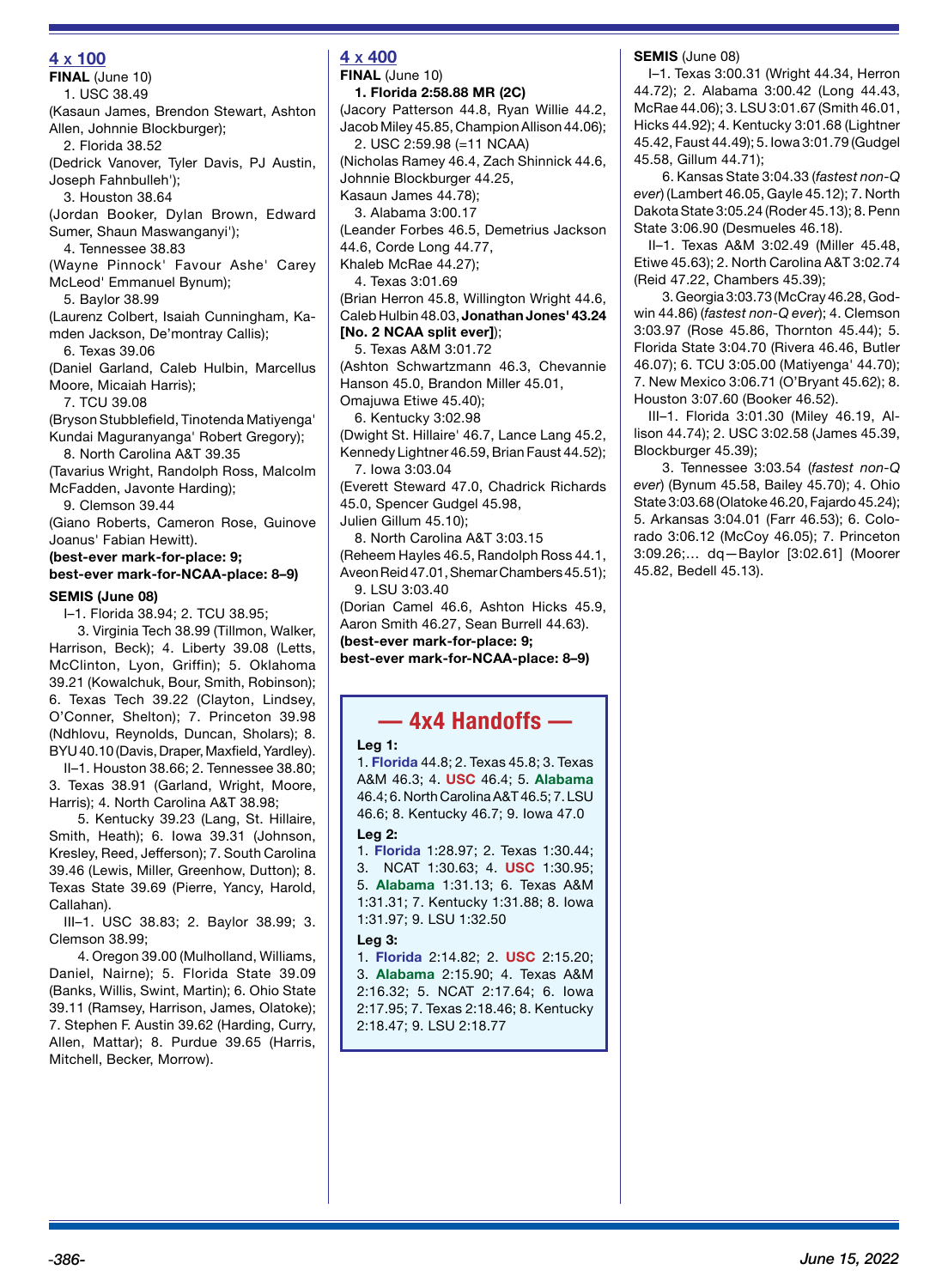| <b>HIGH JUMP</b><br><b>RESULTS (June 10)</b>                                                                                                                                                                                                                   |                  | $6 - 10\%$ | $7 - \frac{1}{2}$ | $7 - 1\frac{3}{4}$ | $7 - 3$      | $7 - 4\frac{1}{4}$ | $7 - 5\frac{1}{4}$ |
|----------------------------------------------------------------------------------------------------------------------------------------------------------------------------------------------------------------------------------------------------------------|------------------|------------|-------------------|--------------------|--------------|--------------------|--------------------|
| 1. Tejaswin Shankar' (KsSt-Ind)                                                                                                                                                                                                                                | <b>Miller</b>    | XO         | $\circ$           | <b>XXX</b>         |              |                    |                    |
| 7-51/4 (2.27) (jumpoff);                                                                                                                                                                                                                                       | <b>Todd</b>      | $\circ$    | XO                | <b>XXX</b>         |              |                    |                    |
| 2. Darius Carbin (Ga) 7-41/4 (2.24);                                                                                                                                                                                                                           | <b>Beckford</b>  | $\circ$    | <b>XXO</b>        | <b>XXX</b>         |              |                    |                    |
| 3. *Dontavious Hill (Aub) 7-3 (2.21);                                                                                                                                                                                                                          | Jacobson         | $\circ$    | $\circ$           | <b>XXO</b>         | XO           | <b>XXX</b>         |                    |
| 4. Vernon Turner (Ok) 7-3;                                                                                                                                                                                                                                     | Alcine           | $\circ$    | <b>XXX</b>        | -                  | —            | —                  |                    |
| 5. Mitch Jacobson (WaSt) 7-3;                                                                                                                                                                                                                                  | Turner           | ppp        | $\circ$           | ppp                | хo           | <b>XXX</b>         |                    |
| 6. Bryson DeBerry (UTA) 7-1% (2.18);                                                                                                                                                                                                                           | <b>Hollis</b>    | XO         | <b>XXX</b>        | -                  | —            | -                  |                    |
| 7. **Trey Allen (Louis) 7-1%;<br>8. *Roberto Vilches' (Mo-Mex) 7-1/2 (2.15);<br>9. ** Shaun Miller' (OhSt-Bah) 7-1/2;<br>$=$ 10. Earnie Sears (USC) 7- $\frac{1}{2}$ ;<br>$=$ 10. *Corvell Todd (SnMs) 7- $\frac{1}{2}$ ;<br>12. ** Caleb Wilborn (TxT) 7-1/2; | <b>Sears</b>     | $\circ$    | XO                |                    | <b>XXX</b>   |                    |                    |
|                                                                                                                                                                                                                                                                | Wilborn          | <b>XXO</b> | XO                | ppp<br><b>XXX</b>  | -            |                    |                    |
|                                                                                                                                                                                                                                                                | <b>Shankar</b>   | XO         | $\bullet$         | $\mathbf{o}$       | XO           |                    | <b>XXXO</b>        |
|                                                                                                                                                                                                                                                                | Conner           | $\circ$    | <b>XXX</b>        |                    |              | $\bullet$          |                    |
|                                                                                                                                                                                                                                                                | O'Riley          | <b>XXX</b> | -                 |                    |              |                    |                    |
| 13. *Romaine Beckford' (SFI-Jam) 7-1/2;                                                                                                                                                                                                                        |                  |            |                   |                    |              |                    |                    |
| 14. *Omamuyowi Erhire' (MTn-Ngr) 7-1/2;                                                                                                                                                                                                                        | Cody             | <b>XXX</b> | —                 |                    |              |                    |                    |
| $=$ 15. Kyle Alcine' (KsSt-Bah) 6-10 <sup>3</sup> /4 (2.10);                                                                                                                                                                                                   | Jones            | XO         | <b>XXX</b>        |                    |              |                    |                    |
| $=15.$ *Mayson Conner (Nb) 6-10%;                                                                                                                                                                                                                              | <b>Vilches</b>   | $\circ$    | o                 | <b>XXX</b>         |              |                    |                    |
| $=$ 15. **Jackson Marseille (SC) 6-10%;                                                                                                                                                                                                                        | <b>Marseille</b> | $\circ$    | <b>XXX</b>        | —                  |              |                    |                    |
| $=$ 15. *** Kennedy Sauder (Lib) 6-10%;                                                                                                                                                                                                                        | Allen            | XO         | o                 | <b>XXO</b>         | <b>XXX</b>   |                    |                    |
| $=$ 19. Jeff Hollis (Prin) 6-10%;                                                                                                                                                                                                                              | Holmes           | <b>XXX</b> | -                 | -                  | —            |                    |                    |
| $=$ 19. *Tony Jones (WF) 6-10\%;                                                                                                                                                                                                                               | Deberry          | $\circ$    | $\circ$           | $\circ$            | <b>XXX</b>   |                    |                    |
| nh - ** Carter Bajoit (TxAM), ** Jeremy                                                                                                                                                                                                                        | <b>Hill</b>      | $\bullet$  | $\bullet$         | $\bullet$          | $\bullet$    | <b>XXX</b>         |                    |
| Cody (AzSt), Isaiah Holmes (Mia), *** Kason                                                                                                                                                                                                                    | Sauder           | $\circ$    | <b>XXX</b>        |                    | —            |                    |                    |
| O'Riley (Ok).                                                                                                                                                                                                                                                  | <b>Bajoit</b>    | <b>XXX</b> | -                 |                    | —            |                    |                    |
|                                                                                                                                                                                                                                                                | Erhire           | XO         | <b>XXO</b>        | xxp                | $\mathsf{x}$ |                    |                    |
|                                                                                                                                                                                                                                                                | <b>Carbin</b>    | XO         | XO                | $\bullet$          | $\bullet$    | $\mathbf{o}$       | <b>XXXX</b>        |
|                                                                                                                                                                                                                                                                |                  | 2.10       | 2.15              | 2.18               | 2.21         | 2.24               | 2.27               |
|                                                                                                                                                                                                                                                                |                  |            |                   |                    |              |                    |                    |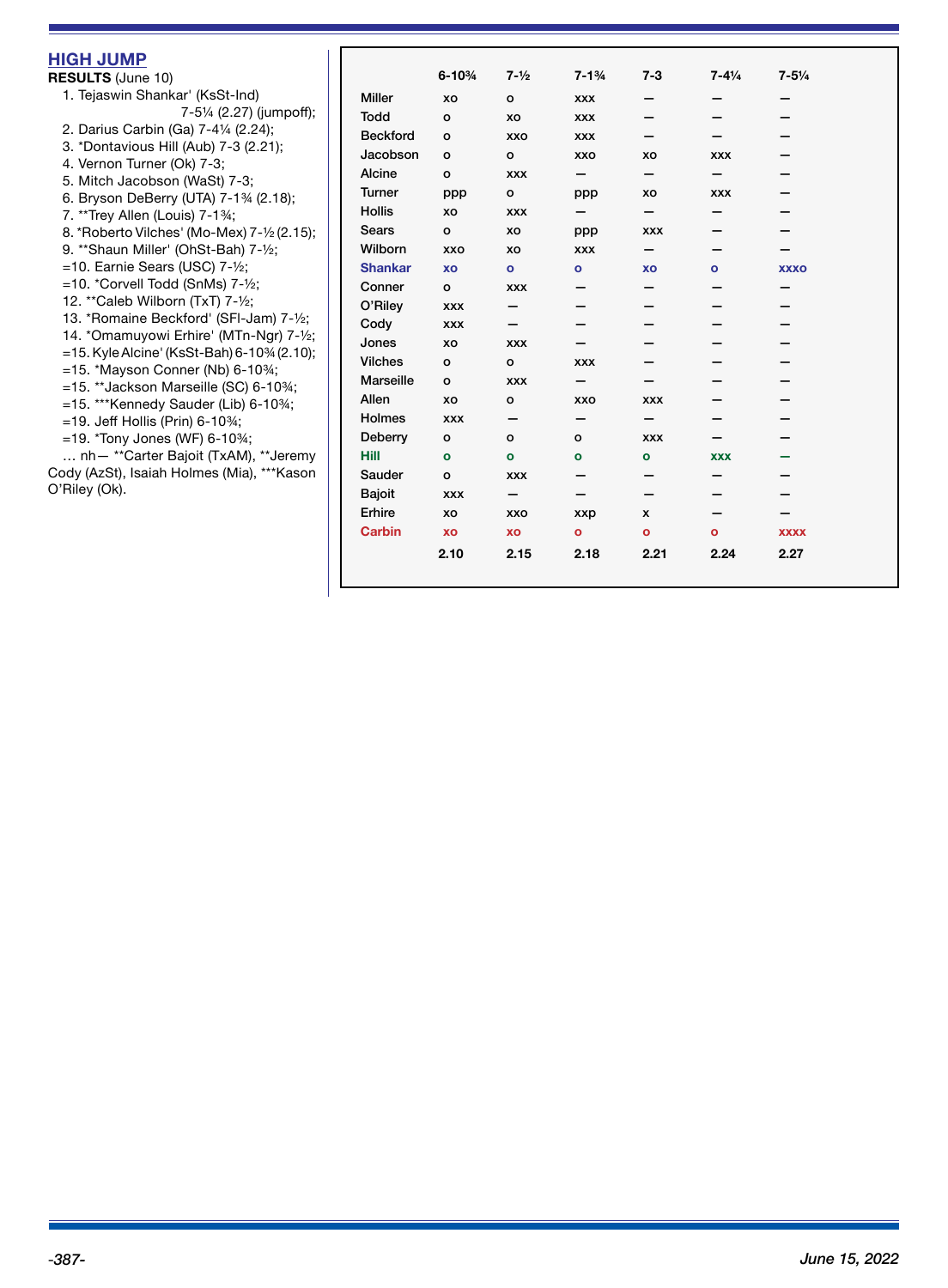| 5. *Branson Ellis (SFA) 18-61/2;<br>6. **Zach McWhorter (BYU) 18-4½ (5.60);<br>7. ***Clayton Simms (Ks) 18-1/2 (5.50) PR;<br>8. ** Kyle Rademeyer' (SAI-SA) 18-1/2;<br>9. *Zach Bradford (Ks) 18-1/2;<br>10. *Trevor Stephenson (MiSt)<br>17-10½ (5.45) PR;<br>11. *Caleb Witsken (BYU) 17-101/2;<br>12. Antonio Ruiz' (Hous-Mex)<br>$17 - 8\frac{1}{2}$ (5.40);<br>13. ** Eerik Haamer' (SD-Est) 17-81/2;<br>$=$ 14. Robert Oswald (OhSt) 17-4 $\frac{1}{2}$ (5.30);<br>$=$ 14. Cole Riddle (Mem) 17-4 $\frac{1}{2}$ ;<br>16. Sean Roth (Louis) 17-41/2;<br>17. *Jacob Englar (WaSt) 17-41/2;<br>$=$ 18. Erick Duffy (Duke) 17-4 $\frac{1}{2}$ ;<br>$=$ 18. **Alexander Slinkman (Rice) 17-4 $\frac{1}{2}$ ;<br>20. ** Colby Wilson (MtSt) 16-1034 (5.15);<br>21. ** Max Manson (Stan) 16-103/4;<br>22. *Wyatt Lefker (Young) 16-434 (5.00);<br>nh-*James Courson (Aub), **Hunter<br>Garretson (Akr). | <b>POLE VAULT</b><br><b>RESULTS (June 08)</b><br>1. *Sondre Guttormsen' (Prin-Nor)<br>18-10 $\frac{1}{4}$ (5.75) (=5, =9 NCAA);<br>2. Clayton Fritsch (SHous) 18-81/4 (5.70);<br>3. ** Keaton Daniel (Ky) 18-61/2 (5.65);<br>4. *Simen Guttormsen' (Prin-Nor) 18-61/2<br>$=$ PR: |
|--------------------------------------------------------------------------------------------------------------------------------------------------------------------------------------------------------------------------------------------------------------------------------------------------------------------------------------------------------------------------------------------------------------------------------------------------------------------------------------------------------------------------------------------------------------------------------------------------------------------------------------------------------------------------------------------------------------------------------------------------------------------------------------------------------------------------------------------------------------------------------------------------------|----------------------------------------------------------------------------------------------------------------------------------------------------------------------------------------------------------------------------------------------------------------------------------|
|                                                                                                                                                                                                                                                                                                                                                                                                                                                                                                                                                                                                                                                                                                                                                                                                                                                                                                        |                                                                                                                                                                                                                                                                                  |
|                                                                                                                                                                                                                                                                                                                                                                                                                                                                                                                                                                                                                                                                                                                                                                                                                                                                                                        |                                                                                                                                                                                                                                                                                  |
|                                                                                                                                                                                                                                                                                                                                                                                                                                                                                                                                                                                                                                                                                                                                                                                                                                                                                                        |                                                                                                                                                                                                                                                                                  |
|                                                                                                                                                                                                                                                                                                                                                                                                                                                                                                                                                                                                                                                                                                                                                                                                                                                                                                        |                                                                                                                                                                                                                                                                                  |
|                                                                                                                                                                                                                                                                                                                                                                                                                                                                                                                                                                                                                                                                                                                                                                                                                                                                                                        |                                                                                                                                                                                                                                                                                  |
|                                                                                                                                                                                                                                                                                                                                                                                                                                                                                                                                                                                                                                                                                                                                                                                                                                                                                                        |                                                                                                                                                                                                                                                                                  |
|                                                                                                                                                                                                                                                                                                                                                                                                                                                                                                                                                                                                                                                                                                                                                                                                                                                                                                        |                                                                                                                                                                                                                                                                                  |
|                                                                                                                                                                                                                                                                                                                                                                                                                                                                                                                                                                                                                                                                                                                                                                                                                                                                                                        |                                                                                                                                                                                                                                                                                  |
|                                                                                                                                                                                                                                                                                                                                                                                                                                                                                                                                                                                                                                                                                                                                                                                                                                                                                                        |                                                                                                                                                                                                                                                                                  |

|                  | $16 - 4\frac{3}{4}$ | 16-103/4   | $17 - 4\frac{1}{2}$ | $17 - 8\frac{1}{2}$ | 17-101/2                 | $18 - \frac{1}{2}$       | $18 - 2\frac{1}{2}$ | $18 - 4\frac{1}{2}$ | $18-6\frac{1}{2}$ | $18 - 8\frac{1}{4}$ | 18-101/4   | 19-23/4    |
|------------------|---------------------|------------|---------------------|---------------------|--------------------------|--------------------------|---------------------|---------------------|-------------------|---------------------|------------|------------|
|                  |                     |            |                     |                     |                          |                          |                     |                     |                   |                     |            |            |
| Oswald           | ppp                 | XO         | $\mathbf{o}$        | <b>XXX</b>          |                          |                          | -                   |                     | -                 |                     |            |            |
| Courson          | ppp                 | <b>XXX</b> | -                   | -                   | -                        |                          | –                   |                     | -                 |                     |            |            |
| Slinkman         | ppp                 | ppp        | XXO                 | <b>XXX</b>          | -                        |                          | –                   |                     | –                 |                     |            |            |
| Stephenson       | $\mathsf{o}$        | <b>XXO</b> | $\circ$             | XO                  | XO                       | <b>XXX</b>               | -                   |                     | -                 | -                   | —          |            |
| <b>Daniel</b>    | ppp                 | ppp        | ppp                 | $\circ$             | ppp                      | $\mathbf{o}$             | ppp                 | o                   | $\mathbf{o}$      | xpp                 | <b>XX</b>  |            |
| <b>Ellis</b>     | ppp                 | ppp        | ppp                 | $\circ$             | ppp                      | $\circ$                  | ppp                 | xpp                 | pxo               | <b>XXX</b>          |            |            |
| Haamer           | $\mathbf{o}$        | o          | XO                  | XXO                 | ppp                      | <b>XXX</b>               | —                   | ┭                   | -                 | $\qquad \qquad$     | -          |            |
| Si. Guttorm      | ppp                 | ppp        | $\circ$             | ppp                 | ppp                      | XO                       | ppp                 | xþ                  | o                 | <b>XXX</b>          | –          |            |
| <b>McWhorter</b> | ppp                 | ppp        | ppp                 | $\circ$             | ppp                      | XO                       | ppp                 | xb                  | ppp               | <b>XXX</b>          |            |            |
| <b>Simms</b>     | ppp                 | ppp        | XO                  | $\circ$             | ppp                      | XO                       | xxp                 | x                   | -                 |                     |            |            |
| Duffy            | $\mathbf{o}$        | o          | XXO                 | <b>XXX</b>          | -                        | -                        | -                   |                     | -                 |                     |            |            |
| Rademeyer        | ppp                 | ppp        | ppp                 | XO                  | ppp                      | XXO                      | ppp                 | <b>XXX</b>          |                   |                     |            |            |
| Lefker           | <b>XXO</b>          | ppp        | <b>XXX</b>          | —                   | -                        | -                        | -                   |                     | -                 |                     | –          |            |
| Garretson        | ppp                 | ppp        | <b>XXX</b>          | $\qquad \qquad$     | -                        | -                        | —                   |                     | -                 |                     | -          |            |
| Manson           | XO                  | o          | <b>XXX</b>          | -                   | -                        | $\overline{\phantom{0}}$ | -                   | ∸                   | -                 |                     |            |            |
| <b>Bradford</b>  | ppp                 | ppp        | XXO                 | XO                  | ppp                      | XXO                      | ppp                 | <b>XXX</b>          | -                 |                     |            |            |
| Riddle           | ppp                 | XO         | $\circ$             | <b>XXX</b>          | $\overline{\phantom{0}}$ | -                        | —                   | ┭                   | -                 | -                   | -          |            |
| <b>Fritsch</b>   | ppp                 | ppp        | ppp                 | ppp                 | $\mathbf o$              | ppp                      | ppp                 | xþ                  | ppp               | $\mathbf{o}$        | <b>XXX</b> |            |
| Wilson           | ppp                 | o          | <b>XXX</b>          | -                   | -                        | -                        | -                   |                     |                   |                     |            |            |
| Roth             | $\circ$             | o          | XO                  | <b>XXX</b>          | -                        | —                        | -                   |                     | -                 | -                   | -          |            |
| Witsken          | ppp                 | О          | XXO                 | XXO                 | XXO                      | <b>XXX</b>               | -                   |                     | -                 | -                   | -          |            |
| Ruiz             | ppp                 | XO         | $\circ$             | $\circ$             | <b>XXX</b>               | –                        | –                   |                     | -                 |                     |            |            |
| Englar           | XO                  | <b>XXO</b> | XO                  | <b>XXX</b>          | $\overline{\phantom{0}}$ | -                        | –                   |                     | -                 | –                   |            |            |
| So. Guttorm ppp  |                     | ppp        | ppp                 | ppp                 | $\bullet$                | ppp                      | ppp                 | ppp                 | <b>xxp</b>        | $\mathbf{o}$        | XO         | <b>XXX</b> |
|                  | 5.00                | 5.15       | 5.30                | 5.40                | 5.45                     | 5.50                     | 5.55                | 5.60                | 5.65              | 5.70                | 5.75       | 5.86       |
|                  |                     |            |                     |                     |                          |                          |                     |                     |                   |                     |            |            |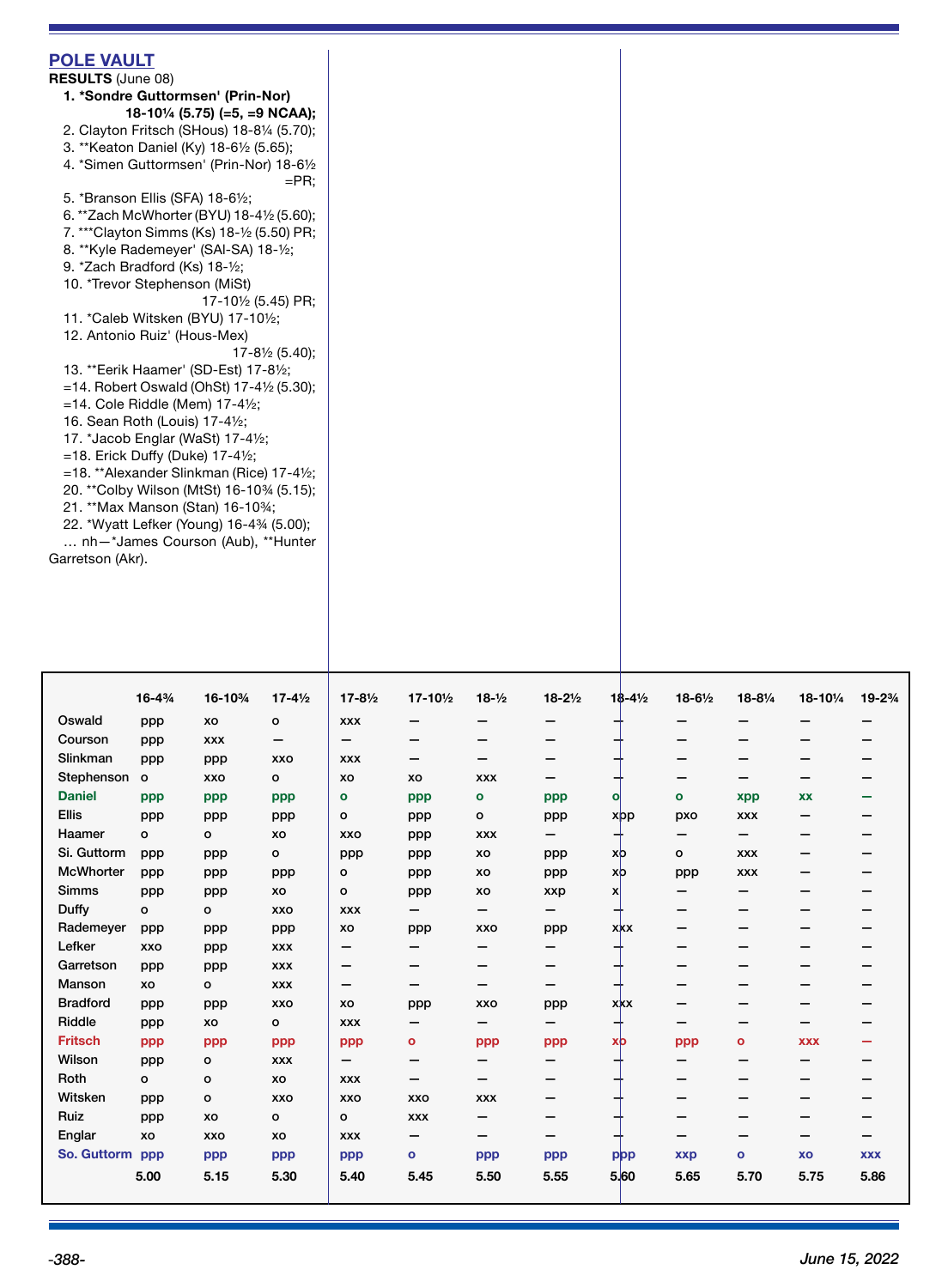#### **LONG JUMP**

**RESULTS** (June 08) (winds ranged from +1.7 to –0.7) 1. \*\*\*Wayne Pinnock' (Tn-Jam) 26-3 (8.00) (25-4¾, 26-1½, 25-5½, 25-5¼, 26-1½, 26-3) (7.74, 7.96, 7.76, 7.75, 7.96, 8.00); 2. \*\*Jeremiah Davis (FlSt) 26-3 (8.00) (25-4¾, f, f, 25-5½, 26-3, 25-10) (7.74, f, f, 7.76, 8.00, 7.87); 3. Isaac Grimes (FlSt) 26-1¾ (7.97) (25-4¾, 24-9¾, 24-11¾, 25-1¼, 25-3¼, 26-1¾) (7.74, 7.56, 7.61, 7.65, 7.70, 7.97); 4. Carey McLeod' (Tn-Jam) 25-11 (7.90) (25-9¼, f, 25-8, 25-10¼, 24-11¼, 25-11) (7.85, f, 7.82, 7.88, 7.60, 7.90); 5. Brandon Hicklin (NCAT) 25-9½ (7.86) (25-6¼, 25-4, 24-3½, 25-4¾, f, 25-9½) (7.78, 7.72, 7.40, 7.74, f, 7.86); 6. \*A'Nan Bridgett (Rut) 25-9¼ (7.85) (24-8¼, 25-8¼, 25-9¼, 25-6, 25-1¼, 25-8¼) (7.52, 7.83, 7.85, 7.77, 7.65, 7.83); 7. \*\*Stacy Brown (Tx) 25-7½ (7.81) (f, 24-8½, 25-5¼, 20-1, 25-½, 25-7½) (f, 7.53, 7.75, 6.12, 7.63, 7.81); 8. \*\*Anthony Riley (Tn) 25-7¼ (7.80) (25-2¾, 24-¼, 25-4, f, 25-7¼, 25-6¼) (7.69, 7.32, 7.72, f, 7.80, 7.78); 9. Cameron Crump (MsSt) 25-1¼ (7.65); 10. \*James Carter (Ia) 24-11¼ (7.60); 11. \*\*Jeremiah Willis (Louis) 24-9 (7.54); 12. \*\*\*Kenson Tate (Lam) 24-8½ (7.53); 13. Jason Smith (LBSt) 24-8¼ (7.52); 14. Treyshon Malone (IdSt) 24-7¼ (7.50); 15. Isaiah Holmes (Mia) 24-6½ (7.48); 16. \*\*Kareem Mersal' (Wy-Ita) 24-6½; 17. \*\*\*Johnny Brackins (Bay) 24-6¼ (7.47); 18. \*\*\*Reinaldo Rodrigues' (Az-Bra) 24-4½ (7.43); 19. \*\*Gabriel Binion (GCan) 24-2½ (7.38); 20. Safin Wills' (Pur-Jam) 24-1½ (7.35); 21. \*Aaron Johnson (UtV) 24-¼ (7.32); 22. \*\*Christiaan Le Roux' (UTSA-SA) 23-11¾ (7.31); 23. \*\*Russell Robinson (Mia) 23-2 (7.06); 24. \*Ryan Brown' (Ar-Jam) 22-3¾ (6.80).

# **TRIPLE JUMP**

**RESULTS** (June 10) (winds ranged from +1.4 to –0.7) **1. Du Mapaya' (TCU-Zim) 56-7½ (17.26) PR (CL) (=9, x C; 8, =10 NCAA)** (f, 55-6¼, 56-7½, 55-1, f, 55-5) (f, 16.92, 17.26, 16.79, f, 16.89); 2. \*\*Emmanuel Ihemeje' (Or-Ita) 55-10½ (17.03) (53-0, 55-9¼, 54-9¼, f, 55-10½, 53-5½) (16.15, 17.00, 16.69, f, 17.03, 16.29); 3. \*\*\*Apalos Edwards' (LSU-Jam) 53-9¼ (16.39) PR (53-9¼, f, f, f, 49-5½, 48-10¼) (16.39, f, f, f, 15.07, 14.89); 4. \*Keyshawn King (Stan) 53-6½ (16.32) (53-6½, 52-11, f, 44-4¼, 51-10, 51-5¾) (16.32, 16.13, f, 13.52, 15.80, 15.69); 5. \*Georgi Nachev' (Mo-Bul) 53-1 (16.18) (52-6½, 52-¾, 52-7¼, 53-1, 52-7¼, 51-8¼) (16.01, 15.87, 16.03, 16.18, 16.03, 15.75); 6. \*Chris Welch (TxT) 53-¾ (16.17) (53-¾, f, f, 51-9¾, 51-11¼, f) (16.17, f, f, 15.79, 15.83, f); 7. \*\*Jeremiah Davis (FlSt) 52-11 (16.13) (f, 52-11, f, f, 52-6, 52-10) (f, 16.13, f, f, 16.00, 16.10); 8. \*\*Nathan Crawford-Wallis' (PV-Bar) 52-10 (16.10) PR (f, 46-8¾, 52-10, 50-6¾, f, f) (f, 14.24, 16.10, 15.41, f, f); 9. Jalen Tate (Tn) 52-8 (16.05); 10. \*\*\*Jemuel Miller' (UTSA-Bar) 52-6½ (16.01); 11. R'Lazon Brumfield (TnSt) 52-4¾ (15.97); 12. \*Salif Mane (FD) 52-4½ (15.96); 13. Jason Smith (LBSt) 52-2½ (15.91); 14. \*\*Sean Dixon-Bodie (LSU) 52-2 (15.90); 15. Safin Wills' (Pur-Jam) 52-½ (15.86); 16. \*\*Russell Robinson (Mia) 51-11¾ (15.84); 17. \*Chauncey Chambers (VaT) 51-11 (15.82); 18. Jalen Seals (TxT) 51-10½ (15.81); 19. \*\*Owayne Owens' (Va-Jam) 51-10 (15.80); 20. \*\*\*Daniel Falode' (Harv-GB) 51-9 (15.77); 21. \*\*Stacy Brown (Tx) 51-6¼ (15.70); 22. \*James Carter (Ia) 50-10 (15.49); 23. \*Jaren Holmes (TCU) 50-9½ (15.48); 24. \*Jacore Irving (FlSt) 50-7½ (15.43).

## **SHOT**

**RESULTS** (June 08) **1. Tripp Piperi (Tx) 70-7¼ (21.52)** 

**(9, x NCAA)** (70-7¼, f, f, f, 69-8, 68-11¼) (21.52, f, f, f, 21.23, 21.01); 2. \*Turner Washington (AzSt) 69-¾ (21.05) (65-11, 66-3¾, f, 63-9, 63-11¾, 69-¾) (20.09, 20.21, f, 19.43, 19.50, 21.05); 3. Isaac Odugbesan' (Al-Ngr) 67-2¼ (20.48) (66-3¾, f, 67-2¼, 65-1¼, f, f) (20.21, f, 20.48, 19.84, f, f); 4. \*Jordan West (Tn) 66-6½ (20.28) (63-4¼, 64-5¼, 62-4, 66-6½, f, 63-10½) (19.31, 19.64, 19.00, 20.28, f, 19.47); 5. Darius King (NnIa) 65-9 (20.04) (65-9, 62-8, f, 63-4¼, 64-6½, f) (20.04, 19.10, f, 19.31, 19.67, f); 6. Logan Calvin (IlSt) 65-3¼ (19.89) (64-11½, 65-3¼, 62-6½, 63-5, 63-10½, f) (19.80, 19.89, 19.06, 19.33, 19.47, f); 7. \*\*Hayden Tobias (OhSt) 65-2 (19.86) (63-9, 63-2¼, 63-¾, f, f, 65-2) (19.43, 19.26, 19.22, f, f, 19.86); 8. Nikolas Curtiss (Ia) 64-9¼ (19.74) (64-6¾, 62-7¾, 62-1, 64-9¼, f, f) (19.68, 19.09, 18.92, 19.74, f, f); 9. \*Josh Sobota (Ky) 64-8¾ (19.73); 10. Josh Johnson (Cal) 63-7½ (19.39); 11. \*\*John Meyer (LSU) 63-6 (19.35); 12. Jalil Brewer (Tx) 63-5 (19.33); 13. Christopher Licata (Prin) 63-4¼ (19.31); 14. Cooper Campbell (Ok) 63-¾ (19.22); 15. Burger Lambrechts' (Nb-SA) 62-8 (19.10); 16. \*\*Diego Trevino (Ok) 62-3 (18.97); 17. \*Daniel Viveros (Ms) 61-9 (18.82); 18. \*\*Maxwell Otterdahl (Nb) 61-8½ (18.81); 19. \*\*Michael Shoaf (NDm) 61-6¼ (18.75); 20. John Stefan (NDm) 60-10 (18.54); 21. \*\*\*Bryce Foster (TxAM) 60-9¼ (18.52); 22. \*\*\*Dylan Targgart (SC) 59-5½ (18.12); 23. \*\*Djimon Gumbs' (NWnLa-BVI) 55-9 (16.99); … 3f—\*Santiago Basso' (Al-Chl).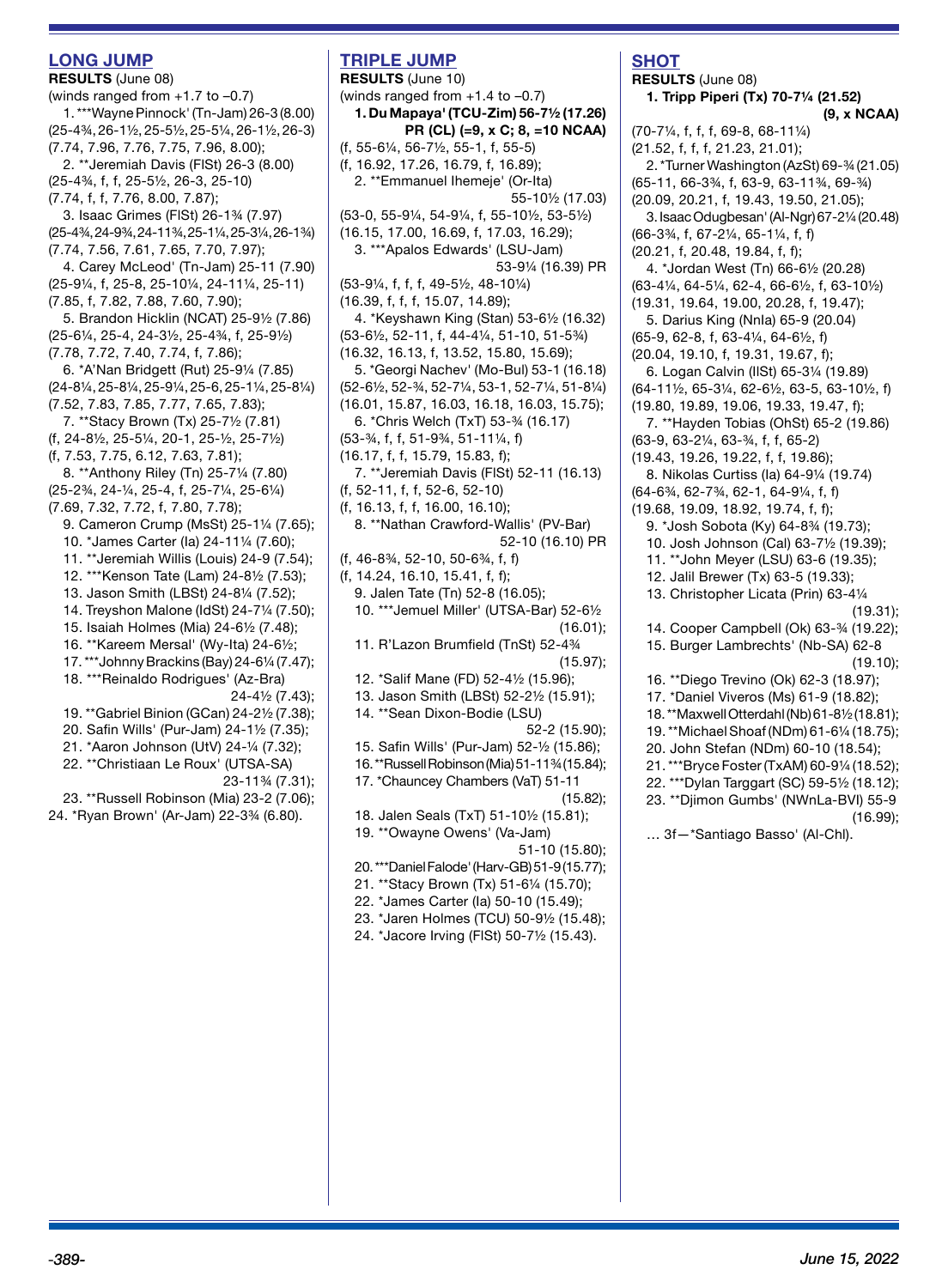## **DISCUS**

**RESULTS** (June 10) **1. \*\*Claudio Romero' (Va-Chl) 217-1 (66.17) (2, 2 NCAA)** (197-4, 217-1, 207-2, 208-10, 215-0 [x, 6 NCAA], f) (60.14, 66.17, 63.15, 63.65, 65.55, f); **2. \*\*\*Mykolas Alekna' (Cal-Lit) 217-0 (66.15) (3, 3 NCAA)** (205-2, 210-10, 217-0, f, 204-7, 214-7 [x, 7 NCAA]) (62.54, 64.27, 66.15, f, 62.36, 65.42); 3. \*\*\*Ralford Mullings' (AzSt-Jam) 204-11 (62.46) (f, 181-9, 195-8, 204-11, f, f) (f, 55.40, 59.64, 62.46, f, f); 4. \*Iffy Joyner (Cal) 199-3 (60.75) (f, 199-3, 191-4, f, 188-8, 189-6) (f, 60.75, 58.32, f, 57.52, 57.76); 5. \*Kaleb Siekmeier (Mn) 196-10 (59.99) PR (196-10, f, 192-1, f, 188-5, f) (59.99, f, 58.56, f, 57.44, f); 6. \*Jeffrey Williams (Mia) 196-5 (59.86) PR (191-8, f, 180-2, 191-6, f, 196-5) (58.42, f, 54.92, 58.38, f, 59.86); 7. Elijah Mason (Wa) 195-6 (59.60) (189-11, 195-6, 192-8, 186-3, f, f) (57.90, 59.60, 58.74, 56.76, f, f); 8. \*\*Jordan Johnson (Ia) 195-3 (59.52) PR (179-11, f, 193-4, 186-4, 190-4, 195-3) (54.84, f, 58.92, 56.81, 58.03, 59.52); 9. \*Roje Stona' (Clem-Jam) 193-1 (58.85); 10. \*Turner Washington (AzSt) 191-4 (58.33); 11. \*Kevin Nedrick' (Lib-Jam) 191-2 (58.28); 12. \*\*Tanner Watson (OhSt) 188-9 (57.53); 13. \*\*Samuel Welsh (Harv) 187-10 (57.27); 14. Tom Yezek (NnIa) 186-5 (56.82); 15. \*\*\*Jacob Lemmon (Va) 186-3 (56.77); 16. Zorawar Otal (Prin) 183-5 (55.92); 17. \*\*Sean Stavinoha (Tx) 182-10 (55.73); 18. Jamir Gibson (Army) 180-11 (55.14); 19. \*Adar Sheere' (Louis-Isr) 180-9 (55.11); 20. \*\*Kevin Sakson' (IaSt-Est) 179-5 (54.68); 21. \*\*Jackson Morris (CoSt) 174-3 (53.12); 22. \*\*Djimon Gumbs' (NWnLa-BVI) 173-11 (53.00); 23. \*\*Nathan Reid (Wy) 163-5 (49.80); … 3f—\*\*\*Matthew Appel (Yale). **(best-ever mark-for-NCAA-place: 2)**

# **HAMMER RESULTS** (June 08)

**1. Logan Blomquist (SEMo) 240-8 (73.37) PR (CL)** (231-5, f, 231-4, 235-1, 237-10, 240-8) (70.54, f, 70.51, 71.66, 72.51, 73.37); 2. \*Tyler Merkley (PennSt) 238-6 (72.70) PR (235-1, 231-8, 233-5, 232-3, 238-6, 231-8) (71.67, 70.63, 71.16, 70.79, 72.70, 70.61); 3. \*\*Kostas Záltos' (Mn-Gre) 237-10 (72.51) PR (233-9, 231-11, 237-10, 230-8, 230-3, 237-5) (71.25, 70.68, 72.51, 70.31, 70.19, 72.36); 4. \*Bobby Colantonio (Al) 236-1 (71.97) (225-2, 231-8, 233-9, 230-7, 236-1, 234-3) (68.63, 70.63, 71.24, 70.28, 71.97, 71.40); 5. Michael Bryan (Wich) 234-9 (71.56) PR (234-9, f, f, 226-5, f, 222-0) (71.56, f, f, 69.01, f, 67.68); 6. Alex Talley (Nb) 234-8 (71.52) PR (228-1, 228-11, 234-8, 229-7, 227-0, 231-7) (69.52, 69.77, 71.52, 69.99, 69.18, 70.58); 7. \*Decio Andrade' (Mia-Por) 232-6 (70.86) (229-5, f, 229-4, f, 232-6, 232-2) (69.93, f, 69.91, f, 70.86, 70.77); 8. \*\*Trey Knight (USC) 232-0 (70.73) (f, f, 229-7, 232-0, 213-3, f) (f, f, 69.98, 70.73, 65.01, f); 9. \*\*\*Jayden White (Wa) 229-7 (69.99); 10. Jake Norris' (LSU-GB) 228-6 (69.65); 11. \*Bayley Campbell' (Ok-GB) 225-5 (68.71); 12. Edward Jeans' (Ok-GB) 223-5 (68.10) PR; 13. \*\*Kade McCall (KsSt) 222-1 (67.71) PR; 14. \*Alencar Pereira' (Ga-Bra) 222-0 (67.66); 15. \*James Joycey' (NC-Aus) 221-2 (67.43); 16. \*\*\*Sean Mockler' (In-Ire) 220-6 (67.20); 17. \*\*Khalil Bedoui' (VaT-Qat) 219-0 (66.76); 18. Kelly Cook (Pur) 218-8 (66.64); 19. \*\*Kyle Brown (Aub) 218-5 (66.59); 20. \*\*Ivar Moisander' (Cal-Swe) 215-7 (65.70); 21. \*\*\*Anthony Barmes' (Drake-NZ) 215-1 (65.57); 22. Evan Stork (SacSt) 215-1 (65.56); 23. Robert Watson (Mem) 214-0 (65.24); … 3f—Noah Walker (Pitt).

# **JAVELIN**

**RESULTS** (June 08) **1. \*\*Marc Minichello (Penn) 266-3 (81.17) PR (9, x AmC; 7, x NCAA)** (251-11, 250-6, 266-3, 256-7, 265-11, 241-8) (76.78, 76.37, 81.17, 78.21, 81.05, 73.66); 2. \*Ethan Dabbs (Va) 261-5 (79.68) (250-2, 250-7, f, 261-0, 236-10, 261-5) (76.25, 76.38, f, 79.55, 72.20, 79.68); 3. \*\*Tzuriel Pedigo (LSU) 258-10 (78.90) PR (236-3, 230-1, 245-7, f, 258-10, 249-5) (72.02, 70.14, 74.86, f, 78.90, 76.03); 4. \*Taran Taylor (Wich) 258-5 (78.76) PR (237-5, 232-7, 231-1, f, 245-3, 258-5) (72.37, 70.90, 70.43, f, 74.75, 78.76); 5. \*\*\*Chinecherem Nnamdi' (Bay-Ngr) 257-11 (78.61) (243-11, 221-3, 253-3, 252-0, 257-11, 256-0) (74.36, 67.44, 77.20, 76.80, 78.61, 78.03); 6. \*\*Arthur Petersen' (UTA-Den) 250-5 (76.34) (250-5, 230-8, f, 238-5, 235-11, f) (76.34, 70.32, f, 72.67, 71.92, f); 7. \*\*DJ Jonsson' (MsSt-Ice) 250-3 (76.29) (233-3, 235-4, 244-5, 234-9, f, 250-3) (71.11, 71.74, 74.51, 71.57, f, 76.29); 8. \*Ahmed Magour' (Ga-Qat) 239-11 (73.14) (239-11, f, 224-7, f, f, f) (73.14, f, 68.45, f, f, f); 9. Markim Felix' (TxT-Grn) 237-2 (72.30) PR; 10. \*\*\*Ty Hampton (Or) 236-7 (72.12); 11. \*\*\*Evan Niedrowski (Monm) 230-4 (70.22); 12. \*Eli Gaughan (LSU) 228-1 (69.53); 13. Cord Neal (SFA) 225-1 (68.62); 14. \*\*Jackson Morris (CoSt) 223-2 (68.03); 15. \*\*Ashton Domingue (Samf) 223-0 (67.98) PR; 16. Mark Porter (Fl) 222-10 (67.93); 17. \*\*Marten Gasparini' (GCan-Ita) 221-6 (67.51); 18. \*\*Braden Presser (Navy) 220-6 (67.21); 19. \*Roan Allen' (Wa-Can) 218-0 (66.46); 20. \*Michael Whittaker (BYU) 216-5 (65.96); 21. \*\*Jared O'Riley (Az) 214-7 (65.42); 22. \*\*Scott Campbell (Duke) 213-4 (65.02); 23. James McNaney (Rice) 211-11 (64.60); 24. \*Luke Jackson (Duke) 209-7 (63.89). **(best-ever mark-for-NCAA-place: 4–7)**